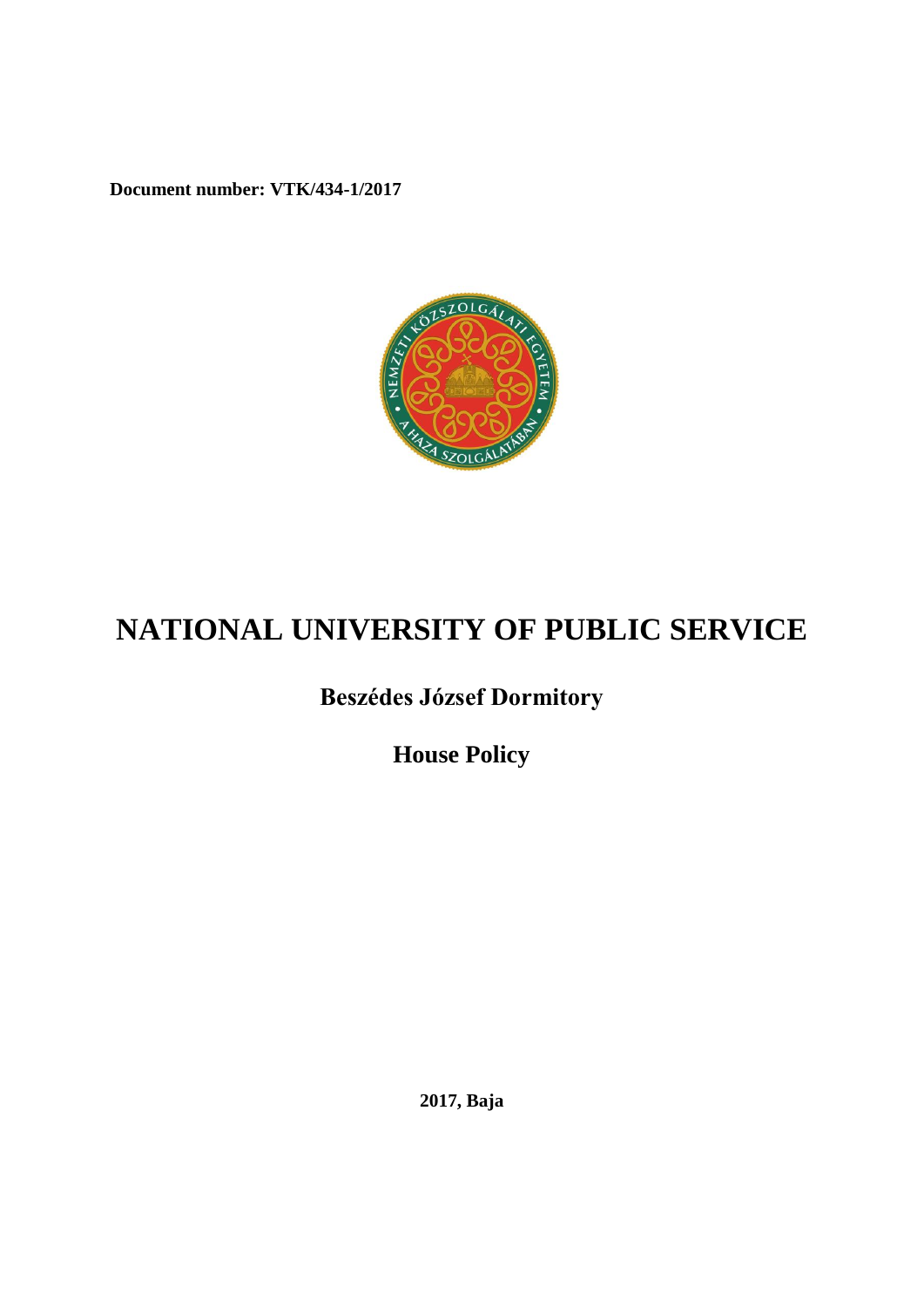In accordance with the Dormitory Regulations of the National University of Public Service (hereinafter: University), the University hereby declares the House Policy of the Beszédes József Dormitory (address: 6500, Baja, Bajcsy-Zsilinszky str. 12-14; hereinafter: BJD).

# **1. § General provisions**

The House Policy affects all students admitted to BJD (hereinafter: residents), all people living at and everyone entering or staying in the building of the dormitory.

#### **2. § The aim of the House Policy**

- (1) The aim of the House Policy is to determine the regulations and rules of behaviour intended to shape the everyday life at BJD. Hence, the House Policy contains the most important rules and regulations that are meant to foster the peaceful everyday life of the inhabitants at BJD.
- (2) The House Policy determines the detailed regulations regarding the order and utilization of BJD.
- (3) The lack of knowledge of the House Policy does not exonerate from responsibility.

# **3. § The Dormitory**

- (1) BJD is one of the University's institutions aimed at service and student welfare. It is maintained by the University. The vacancies available for the University at BJD are intended to accommodate university students throughout the term and the exam period as well as during other periods.
- (2) The role of BJD is:
	- a) to serve as accommodation for students admitted to BJD, meeting the requirements for study and civilized inhabitancy;
	- b) to assure the acquaintance of and compliance with the security regulations (safety regulations including fire and disaster management) on its premises;
	- c) to assure the operation of the Dormitory Committee of the Faculty Students' Union (hereinafter: FSU DC) and that of the Faculty's Student Colleges for Advanced Studies (hereinafter: Student Colleges);
	- d) to provide support in organizing the residents' civilized leisure, intellectual, sporting and cultural activities;
	- e) to serve as a location for the university and faculty level bodies responsible for educational, study, administrative and financial activities while assuring their undisturbed operation.
- (3) The residents' monthly payments for the given academic year is included in the attachment of the Regulations on the Students' Financial Obligations and Allowances.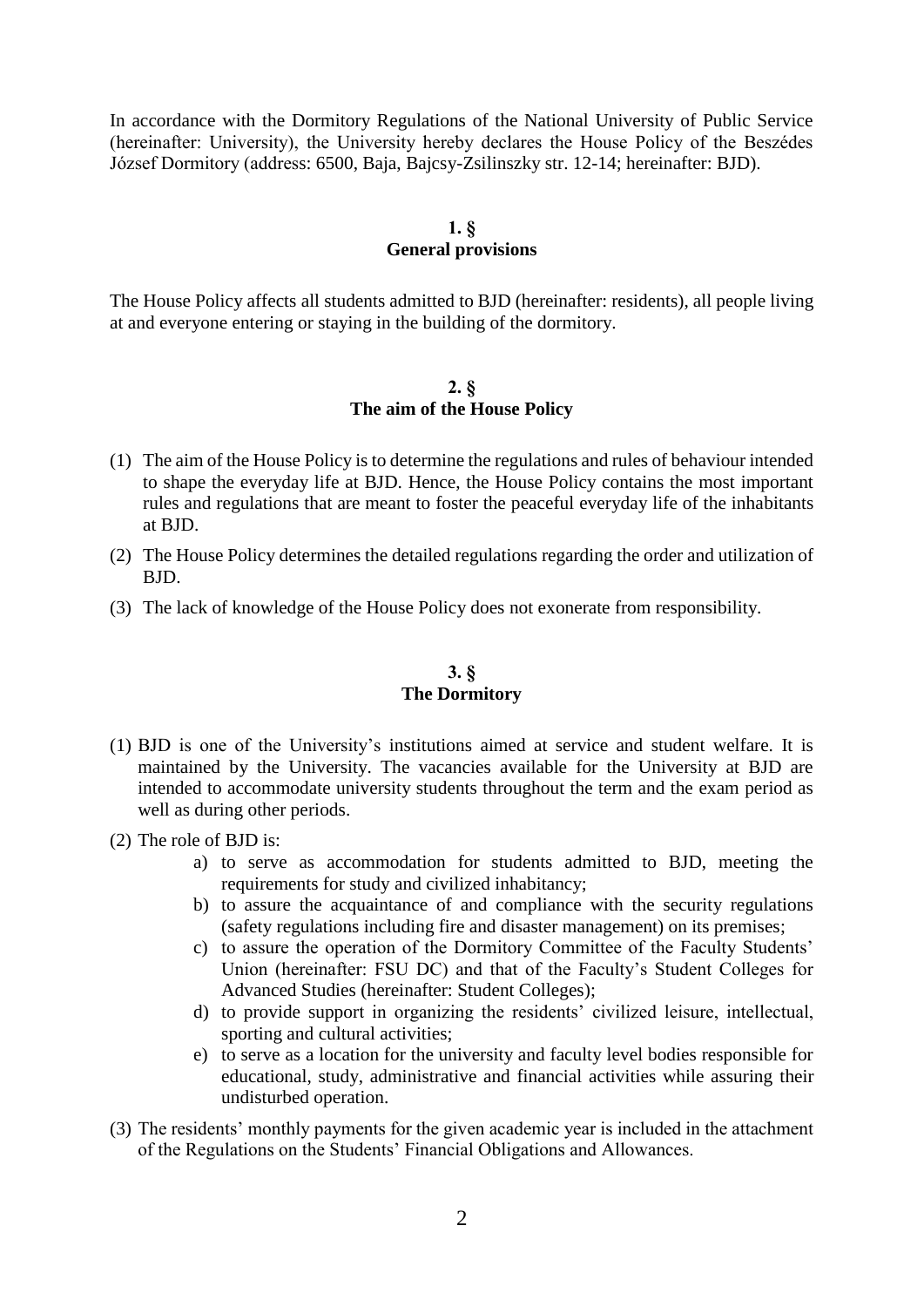#### **4. § The structure of the Dormitory**

- (1) The operation of BJD is supervised by the Rector's Office.
- (2) BJD is directed by the Head of Dormitory.
- (3) The administrative tasks related to BJD are managed by the dormitory officer. The dormitory officer carries out these tasks in co-operation with FSU DC.
- (4) Janitorial duties are carried out by Gesztorbau Kft, responsible for the technical operation of the Dormitory.

#### **5. § Residents' legal status**

The resident's legal status is established when the student admitted to BJD registers for the given semester, moves into the building of BJD and signs the Residence Agreement. By signing the agreement, the resident assumes responsibility for preserving the dormitory equipments, maintaining the room in good condition and for following the dormitory regulations.

#### **6. § Residents' rights and obligations**

- (1) The rights and obligations of university students are included in the regulations on the order of realizing the university students' rights and obligations, assessing the requests related to the legal status of students and legal remedies. These regulations are also in effect for residents.
- (2) In addition to students' rights, the residents' rights include:
	- a) providing proposals in any question related to dormitory life;
	- b) utilizing the vacancy provided for the resident along with the common areas as well as all services of BJD complying with the necessary rules of co-habitation and property maintenance;
	- c) having the right to study undisturbed, to relax, to conduct cultural, recreational and sporting activities and to welcome visitors in the appropriate time-frame while not disturbing others;
	- d) having the right to claiming legal remedy for the offence(s) suffered by the (group of) resident(s);
	- e) having the right to access the information, rules and regulations on the exercise of the residents' rights.
- (3) The residents are obliged:
	- a) to avoid noise within the rooms, corridors and common areas thereby maintaining a environment suitable for studying and relaxation, especially between 23:00 and 08:00 hrs. During the exam period, the extensive quiet hours are 24hrs a day. Activities with noise (either in rooms or public areas) may not disturb people living in the neighbourhood. This includes also technical works, which must be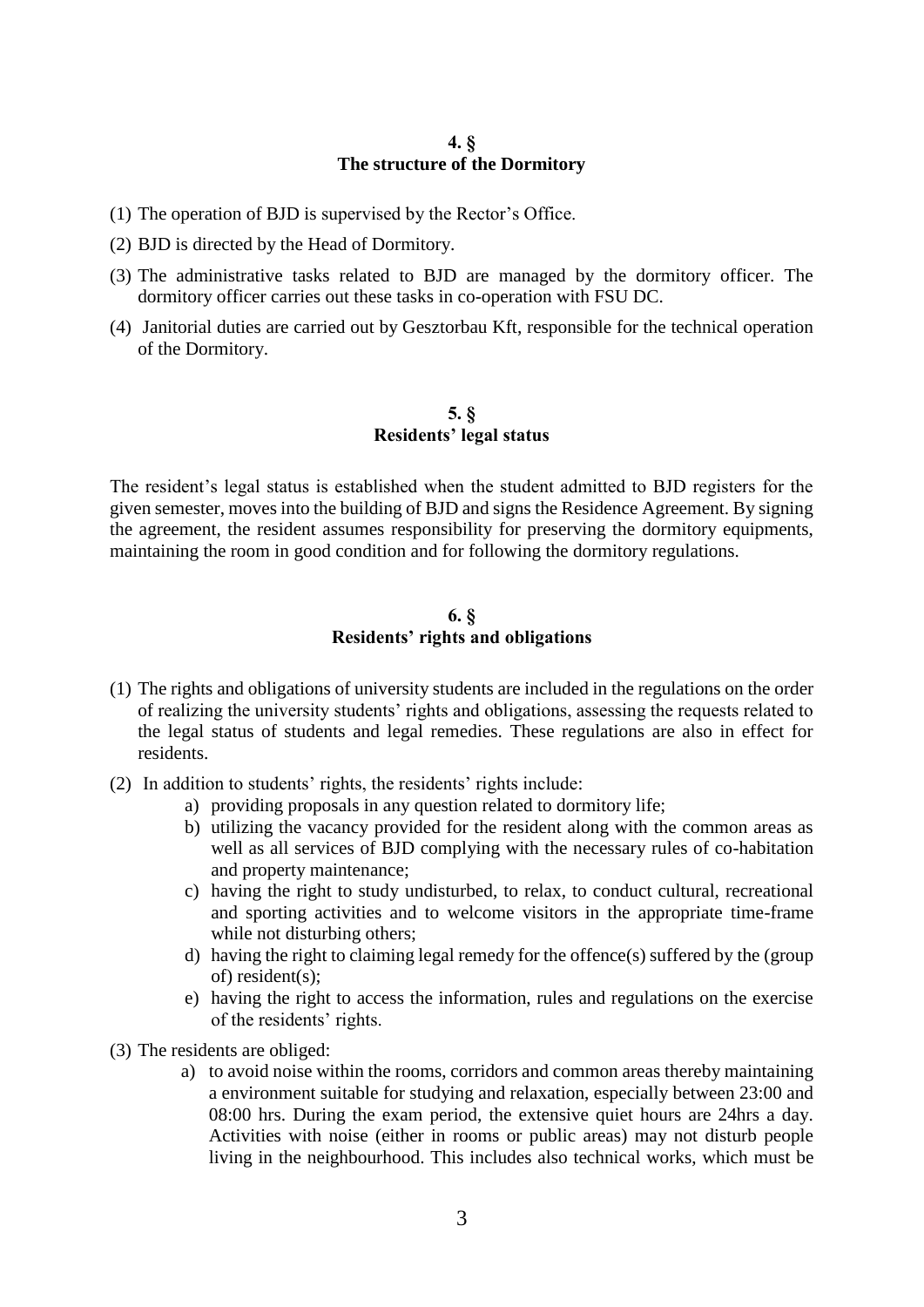scheduled, except in the case of emergency, accident and life-threatening activities, outside of exam period;

- b) to execute the everyday tasks requested by the janitor, dormitory officer and security service aimed at maintaining the order and preserving the physical conditions at BJD;
- c) to maintain the rooms' condition which was registered when moving in and to re-arrange the room in its original order, as well as to clean the room and the microwave before moving out;
- d) to contribute to the preservation of BJD's good reputation through their appropriate behaviour;
- e) to remind the other inhabitants on BJD's premise about the appropriate behaviour and about following the rules of co-habitation;
- f) to follow the health and safety (including fire safety) regulations;
- g) to recompense any damage caused by them on purpose or by accident in BJD;
- h) to preserve the condition of the objects with they received for personal or common use, as well as to timely request their repair;
- i) to immediately report the damage discovered in BJD's rooms and common areas;
- j) to regularly tidy their own rooms and to leave the items of equipment with common use in clean and good condition after use;
- k) to support the investigators with the information they have I case of a disciplinary procedure against another resident;
- l) to support the work of dormitory staff during dormitory inspections.

#### **7. § Residents' disciplinary responsibilities**

- (1) Residents are under the authority of the regulations on disciplinary and compensation issues (hereinafter: Regulation) aimed at the students of the National University of Public Service.
- (2) In accordance with Section 2, Paragraph 1 of the Regulation, the Resident commits a disciplinary misdemeanour in case of his/her minor and/or serious violation of any responsibility determined in the Act on National Higher Education or any other regulations on students including the regulations of the university and the House Policy, especially if he/she:
	- a) shows behaviour unworthy for a student and a resident, especially if he/she:
		- aa) displays acts of vigilantism against his/her co-habitants;
		- ab) appropriates or damages the personal belongings of his/her co-habitants;
		- ac) regularly avoids following the respective rules on room order and does not alter his/her behaviour after several warnings.
	- b) shows any other behaviour in violation of regulations through which he/she causes direct or indirect damage to BJD, especially including:
		- ba) the violation of health and safety (including fire safety) regulations;
		- bb) the reception of guest(s) during the night with the violation of respective regulations.

#### **8. § Residents' compensation responsibilities**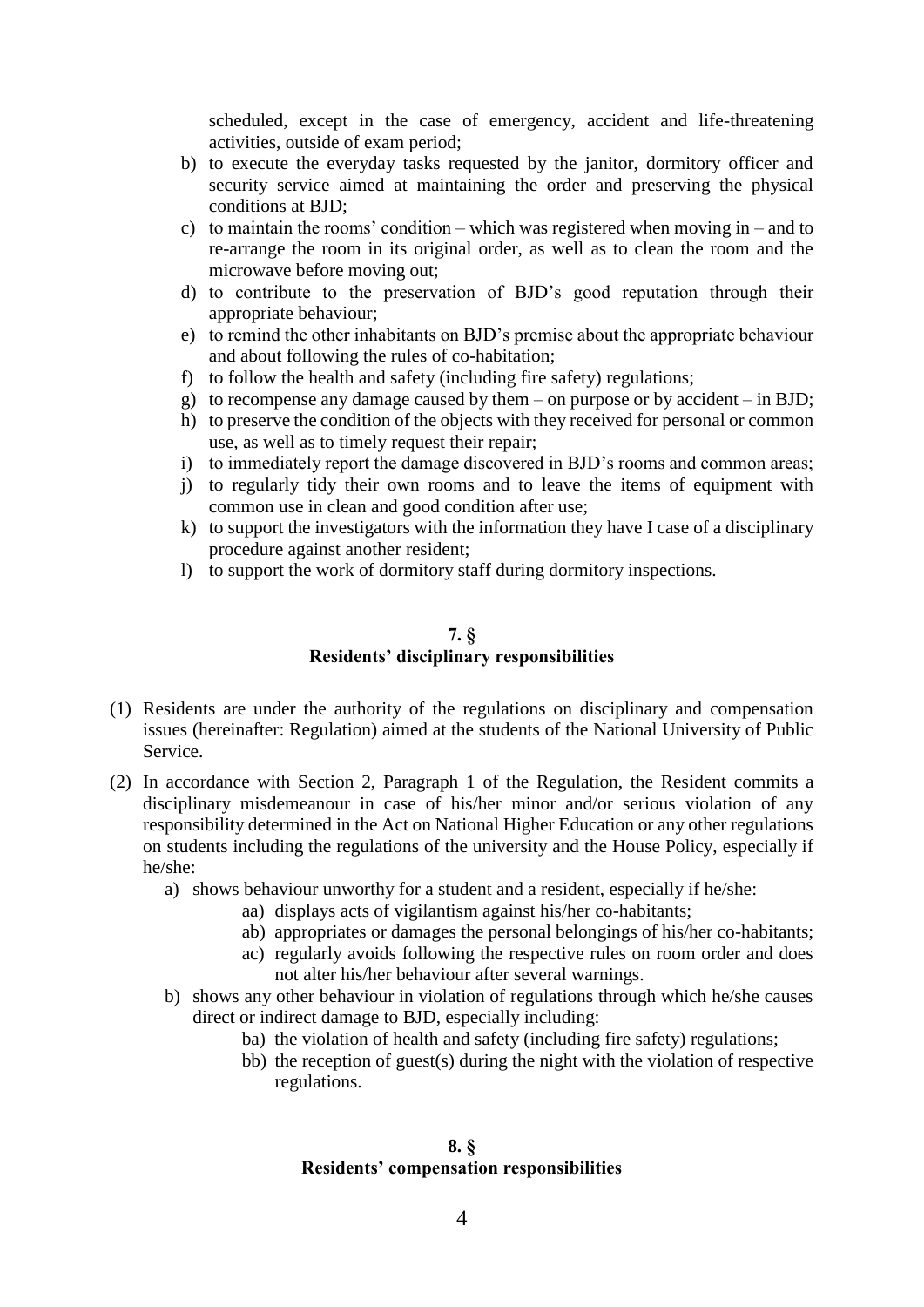- (1) Residents have full compensation responsibilities for the missing of items of equipment they had received, regardless of their delinquency.
- (2) The damage(s) caused during approved dormitory events are to be compensated by the event's organizers and participants.
- (3) The dormitory officer writes a protocol displaying the damage(s) caused and of the fact of admittance and agreement for compensation. The amount of compensation is determined by the Head of Dormitory based on the protocol. Should the resident(s) responsible for compensation admits and compensates the damage(s), the initiation of the compensation procedure is dispensable.

#### **9. § The order of room utilization**

- (1) The re-arrangement of rooms is prohibited unless the Head of the Dormitory provides a written approval. This is necessary in order to preserve the good condition of the equipment.
- (2) The regular cleaning of rooms and restrooms are to be one with antiseptic and with water including detergent. The disposal of garbage is to be done as occasion requires by the room's residents.
- (3) The mattresses are to be vacuum cleaned regularly. The antiseptic cleaning and scaling of the restroom and the bathroom are to be done on a regular basis.
- (4) Smoking and open fires are prohibited within the dormitory building. Smoking is only allowed in the designated areas.
- (5) The use of heaters and cooking equipment within the rooms is prohibited. Such activities are to be done in the common kitchen. Exceptions are the rooms where the kitchen is part of the basic room equipment.
- (6) The residents' personal belongings are to be held tidy within the rooms. All items are to be set aside during clean-ups, window cleaning and activities of pest-control. Residents are to immediately report about pests in the dormitory building.
- (7) When leaving the building, all windows and doors opening from the corridor are to be always closed.
- (8) The items of equipment in the common areas are to be used in accordance with the safety regulations.
- (9) Cleaning and repairing in the rooms by a third person can only be done in the presence of the room's resident or the janitor.
- (10)Residents are to immediately report to the dormitory reception any unexpected technical malfunction with serious consequences or damages that was caused the application any item of equipment in the rooms and common areas, especially in the case of:
	- broken water pipes, flood of water
	- electric short circuits, smoke or fire
	- damages of storm (broken windows, broken glass, flooding, fall-out in electricity, short-circuits).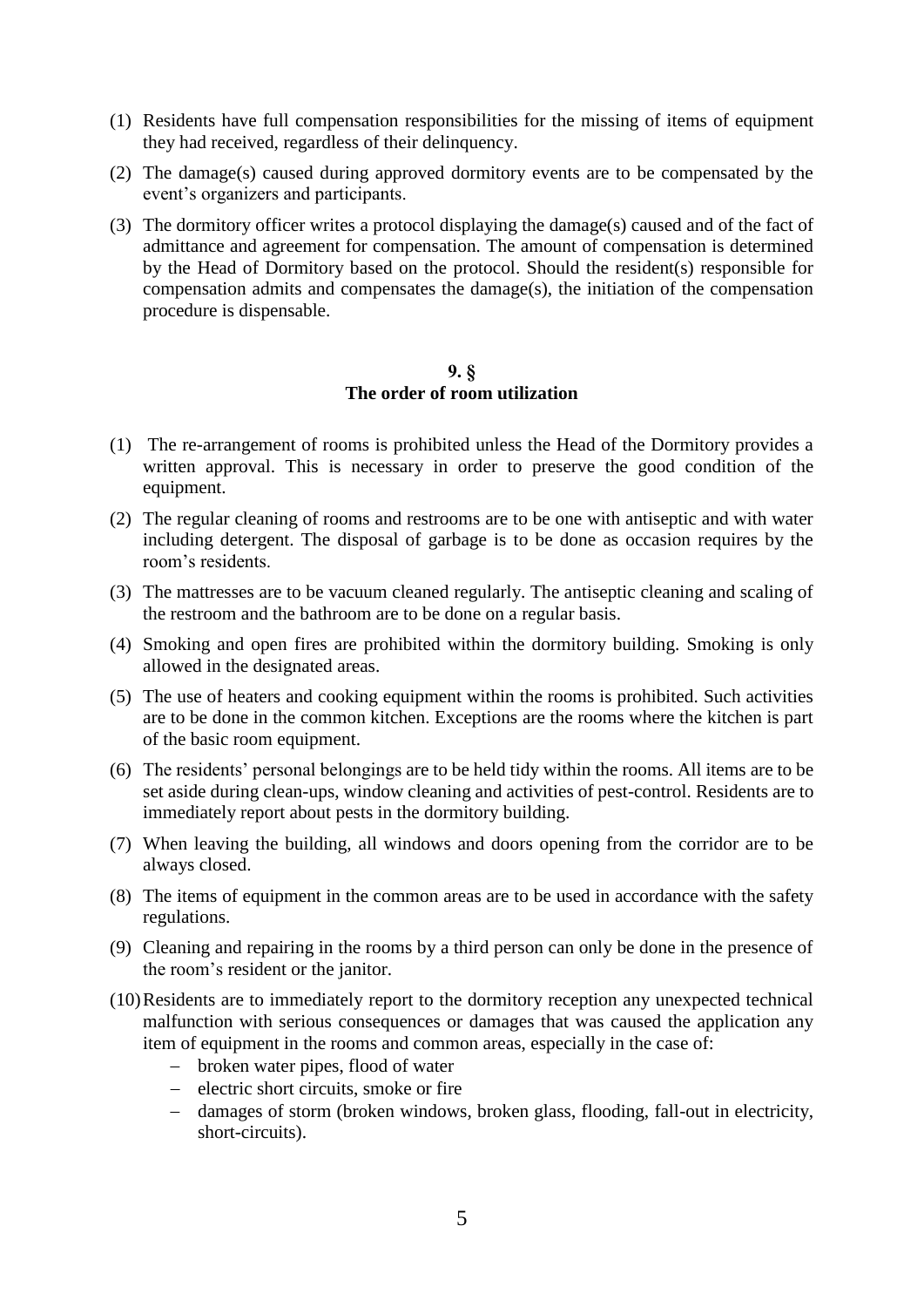- (11)Residents are obliged to immediately report any technical problem or barrier personally to the technical staff member at the reception or in writing in the record of defaults held at the reception desk. Sitting in or leaning out of the window, setting objects in the window as well as throwing glassware or garbage out of the window is strictly forbidden.
- (12)The master key for the rooms, held at the reception, cannot be given to the residents, the security service may open the door as per the Resident's request.. The replacement of lost keys is managed by the janitor with its expense covered by the resident.
- (13)The fridges are to be used in accordance with their description manual and purpose, and are to be cleaned regularly but at least on a regular basis. The only electronic items to be used within the room without prior permission are: hairdryer, curler, desk lamp, , personal computer, tablet and smart phone. Any other electronic device not belonging to the rooms' equipment (e.g. television set, printer, game console, radio, speakers) can only be used with prior permission. For speakers, the maximum capacity is 45 Watt, any speaker with hiher performance cannot be kept in the Dormitory. The electronic devices receiving permission can only be used with standard power extension cords. Hairdryers and curlers can only be used in the bathroom by connecting the devices into the provided electrical sockets.
- (14)Ironing is prohibited due to fire safety regulations and to contact safety regulations in the rooms and in the sanitary facilities respectively, and can only be used in the laundry room.
- (15)The maintainer of the dormitory does not assume responsibility for any incidental malfunctions or electric accidents occurring during the use of the residents' private electric devices.
- (16)When leaving the room, the following should be done in all cases:
	- a) closing the window(s);
	- b) turning off or de-energizing the electric devices (with the exception of the fridge) and to close the water taps;
	- c) to close the doors opening to the corridors with keys.

Any damage(s) occurring due to the absence of the above mentioned points are that of the resident's responsibility.

#### **10. § The utilization of other areas**

(1) Pre-anounced events of self-study groups and residents who showed interest have a privilege in using common areas.

The general rule applicable to all common areas is to clean the premise until 8am the latest in the next morning and the leave the room in a state in which it was found prior the use. The responsible of the cleaning is the organizer.

- (2) The windows in the parlour and in the corridors can only be left open during ventilation.
- (3) The furniture, the plates and cutlery belonging to the buffet are prohibited in the rooms.
- (4) During the preparation of meals in the common kitchen, residents are to assure that their activity will not cause any accidents and their meals will not spill out on the furnace. The kitchen equipment is to be cleaned after use. Storing unwashed dishes (especially covered with fat) in the kitchen is prohibited. Crude dishes with leftovers will be disposed of during morning clean-ups.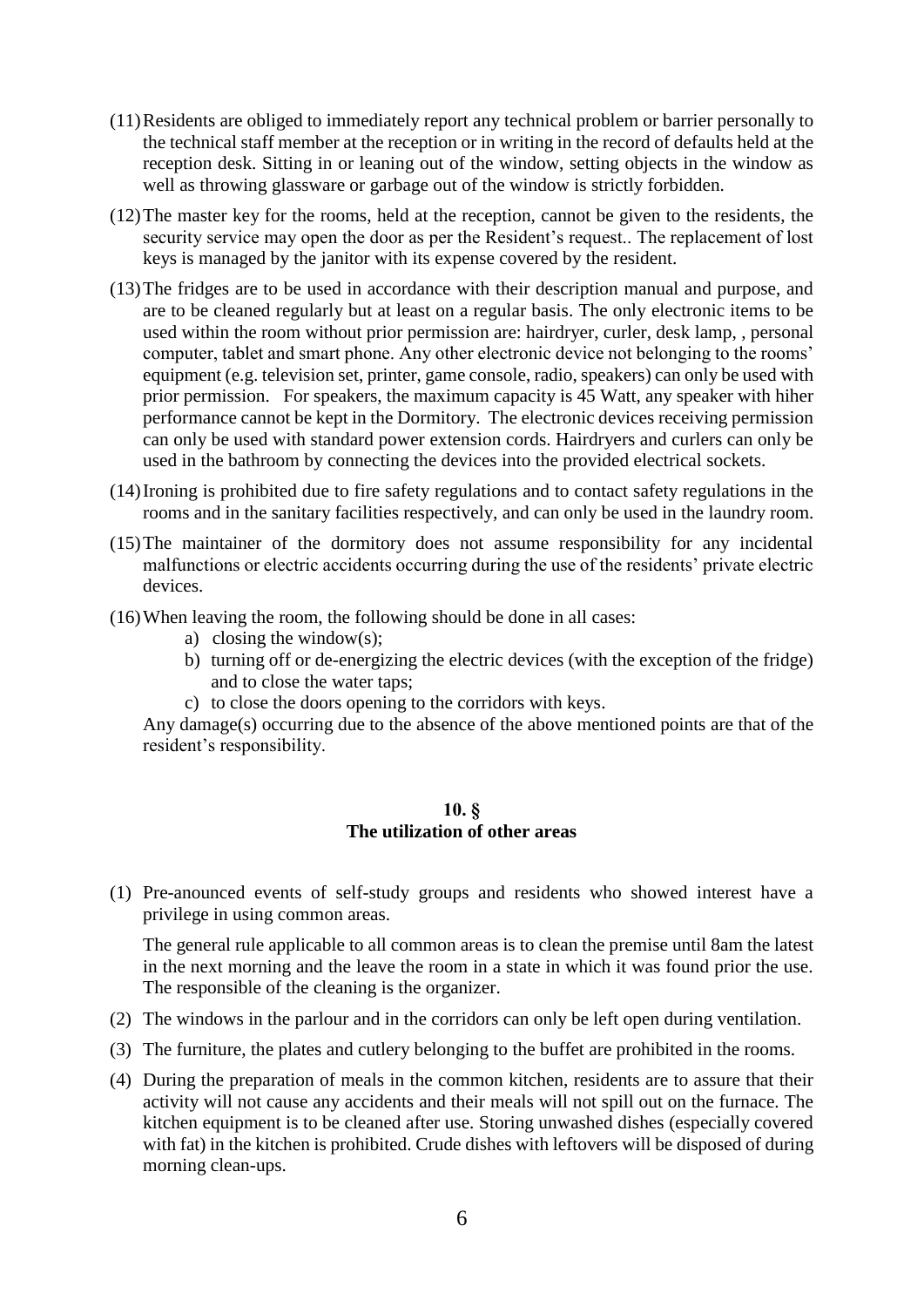- (5) The cooking equipment located in the kitchen is to be used in accordance with the displayed manuals and in the presence of people using the device(s).
- (6) Any accidents or damages caused are under the responsibility of the user.
- (7) Storing hot tableware on the kitchen desk or table is prohibited. The items used for cooking can be stored in the dormitory rooms or kitchen cupboards. The cleaners are authorized to dispose any item and dishes that are unwashed or left in an inappropriate place blocking them form cleaning the common areas. BJD is not responsible for the loss of any kitchen equipment left unlocked or unguarded.
- (8) The furnace, the oven and any other electric device in the kitchen are to be turned off after use.

# **11. § Common regulations regarding the use of the Dormitory's areas**

- (1) Members of the FSU DC are obliged to remind the residents to follow the fire safety regulations and to maintain order. In case of violation of policies, they shall immediately report is to the security services.
- (2) Activities of technical nature (including the change of light bulbs) within the rooms are not to be done by residents.
- (3) The janitor and members of the FSU DC jointly inspect on a monthly basis whether the residents' use the rooms and the common areas in accordance with the regulations and whether they keep these areas clean and in order. The Head of Dormitory may order a committee inspection –organized jointly by the dormitory officer and the building's responsible person appointed by the maintainer of the dormitory – each semester in order to assess the condition of the rooms. The FSU DC and the Residents are to be notified prior to the technical inspection.
- (4) The leadership of BJD is not responsible for the loss of the residents' personal belongings and personal computers.
- (5) It is forbidden:
	- a) to bring, keep, consume or distribute drugs or any other synthetic psychoactive stimulants on the premises of the dormitory;
	- b) to smoke on the premises of the dormitory with the exception of designated areas;
	- c) to receive guest who is drunk, numb or under the influence of drugs;
	- d) for strangers to stay in the rooms without permission;
	- e) to displays acts of vigilantism and to appropriate other inmates' possessions;
	- f) to display the dormitory's phone number in business adverts;
	- g) to dry clothes or keep clothesline in the corridors and in the kitchen;
	- h) to drill or nail posters or pictures in the rooms (posters and pictures can be put on the wall with no sticky glue);
	- i) to clip posters and stickers on the windows and on the entrances of the corridors (posters and pictures can be put on the door with no sticky glue);
	- j) to enter the guest rooms and disturb the guests;
	- k) to be noisy, listen to the radio or television on high volume after 23:00 hrs;
	- l) to disturb others in their study or relaxation;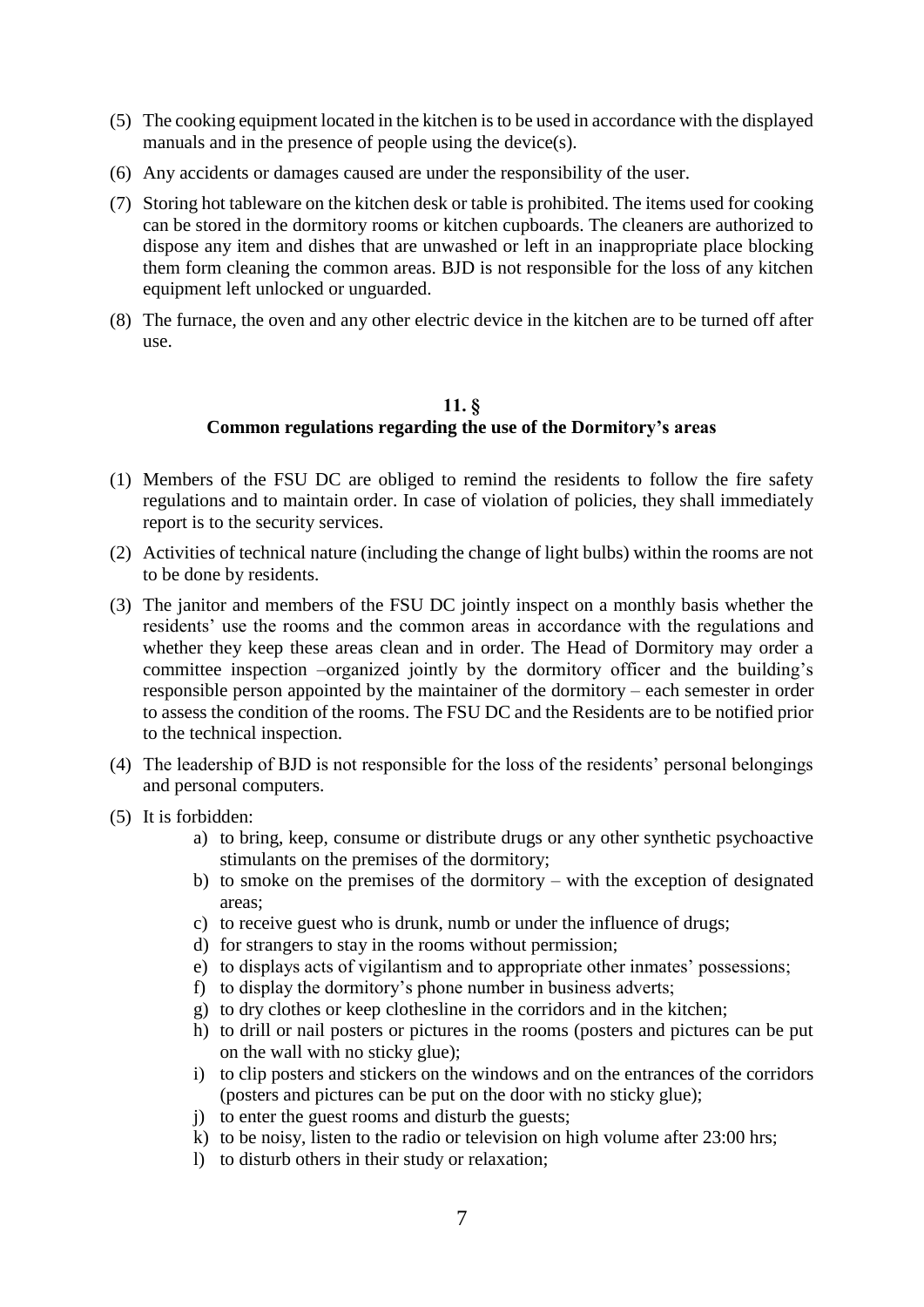- m) to distribute or display magazines or videos with sexual content within the common areas;
- n) to hold events and meetings without permission;
- o) to clip posters of political parties or churches;
- p) to appear in the common areas of the dormitory underdressed;
- q) for patients with infectious disease(s) to stay in the rooms or in common areas;
- r) to bring and keep any kind of animal in the dormitory rooms, apartments or common areas.
- s) Organize events related to a political party.
- (6) The security service at BJD's reception monitors the surveillance camera-system deployed on BJD's premises and displaying the common areas. In case of violation of the regulations, the security service is obliged to intervene. The technical staff constantly monitors the signals of the smoke and fire alarms and in case of fire tracks down the source of the alarm.
- (7) Those who violate the regulations may face legal procedure (criminal, misdemeanour or compensation, depending from the level of omission). In other cases, they can be obligated to pay the procedural fees.
- (8) The Residence Agreement will be immediately terminated if the resident:
	- uses, keeps or distributes any kind of drug or any other synthetic psychoactive stimulants on the premises of the dormitory;
	- smokes in a non-designated area;
	- appears outrageously drunk on the premises of the dormitory and thereby shows unsocial, aggressive and threatening behaviour;
	- threatens or hurts others, endangers their physical well-being, health or life;
	- organizes any kind of event, meeting or assembly on the premises of the dormitory without permission where the number of attendees exceeds 12 person;
	- repeatedly and/or seriously violates the House Policy;
	- deliberatly damages the premises and the furnishment of the Dormitory;
	- violates section 13.§, paragraph 2 of the agreement, referring to the cohabitation with residents from the opposite sexe, i.e cohabitation for one party or the other cannot be continued and the relocation of the Resident is not possible.
	- violates the safety and fire regulations;
	- does not live continuously in the dormitory (less than 9 nights spent in the dormitory in 3 consecutive months)
	- does not obey to the orders of the security service(s) and/or maintainers in case of human-made hazards (fire-alarm, evacuation from the building(s) in case of emergency) thereby endangering himself/herself and holds back the evacuation.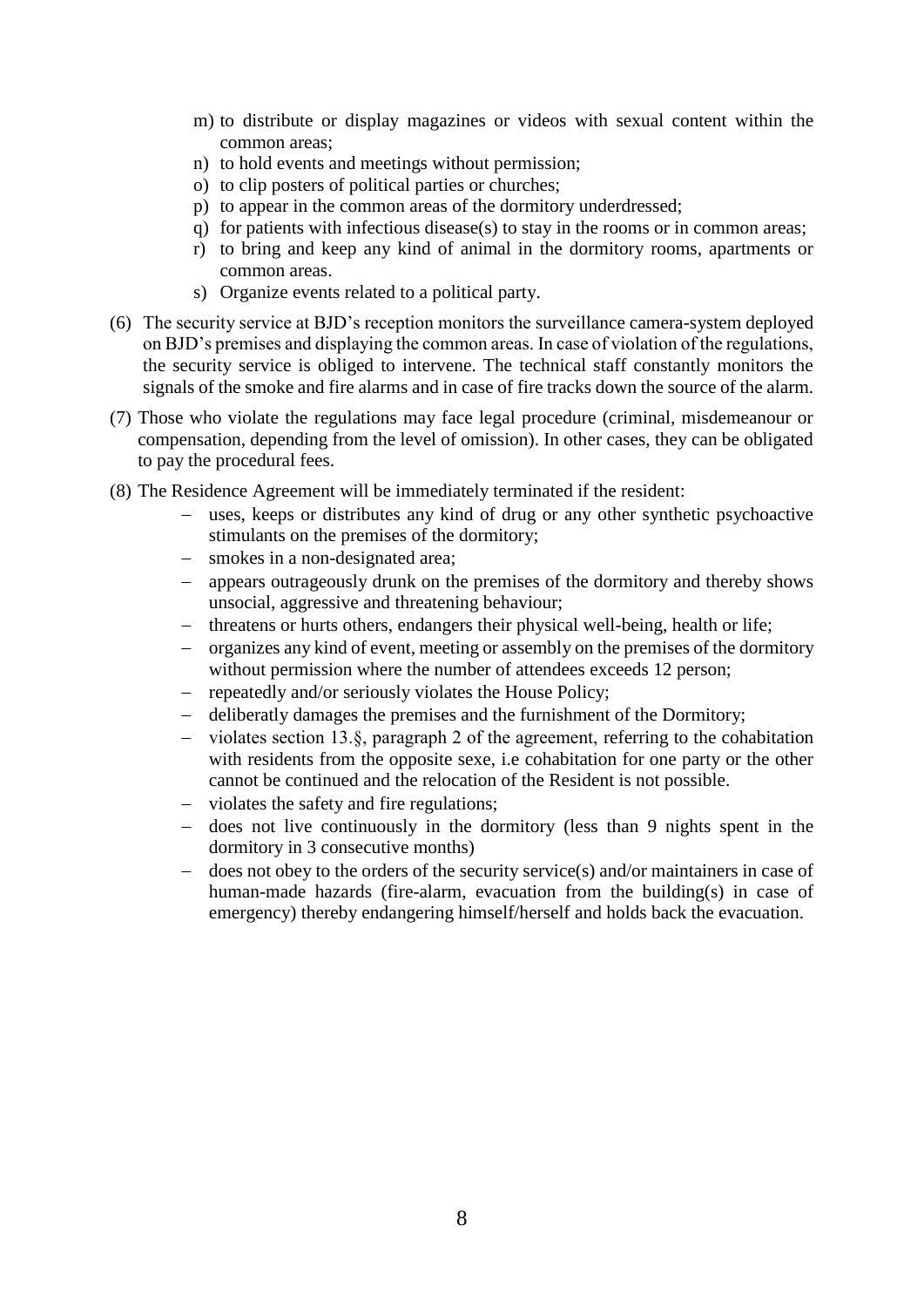# **12. § General rules of moving in and out of the dormitory**

- (1) The time of moving in and out (assembly and disassembly) is determined by the Head of Dormitory – having consulted with the janitor and FSU  $DC - in$  accordance with the Dormitory Regulations. Any divergence from this schedule can only be permitted by the Head of Dormitory based on a valid reason and an individual request.
- (2) Moving in and out is not allowed through a trustee.
- (3) Residents who do not leave the equipment they had received behind unfailing and do not departure with their room in its original condition, are responsible for compensation.
- (4) The delay of moving out entails additional procedural fee in case the resident did not indicate the delay to the dormitory officer.
- (5) When moving in, the room and the items of equipment are to be received from the janitor for keeping. The resident assumes the responsibility for compensation for these items, the receipt of which is to be indicated one by one on the "List of Inventory" which is to be signed by the resident. The resumption (giving back) of these items is also to be certified.
- (6) After moving in, all residents are to file their temporary address at the local government of the district.
- (7) Residents leaving the dormitory for the last time also need to check out at the dormitory office. They are to give back the items of inventory, the keys and thereby the room itself to the janitor. Furthermore, they are to file the termination of their temporary address at the local government of the district.
- (8) The moving in and moving out of residents during the term time are to be managed in accordance with the measures of the dormitory officer and janitor, involving the FSU DC.
- (9) In case of residents requested to leave due to disciplinary reasons, the deadline for moving out is to be set in a "Resolution". The resident is to leave the dormitory within 24 hours after the deadline.

#### **13. § The order of moving in**

- (1) The members of the FSU DC can move in the dormitory free of charge 3 days before the official date in order to prepare the flawless checkin of the residents.
- (2) When moving in, each resident is required to show a valid ID (identity card, driving licence, passport) and the admission letter.

The arrangement of rooms is to be decided by FSU DC, taking into account the requests of the residents.

(3) The main consideration when arranging the rooms is that each room should be given to residents of same sex and possibly of same year of study. In some cases there could be divergence from this concept (e.g. siblings, married couples, etc.) approved by the Head of Dormitory basing his/her decision on the advice of the President of FSU DC. Married couples (registered companions) – if both of them being admitted to the dormitory – may be accommodated in the same room with the agreement of the room's other inhabitants.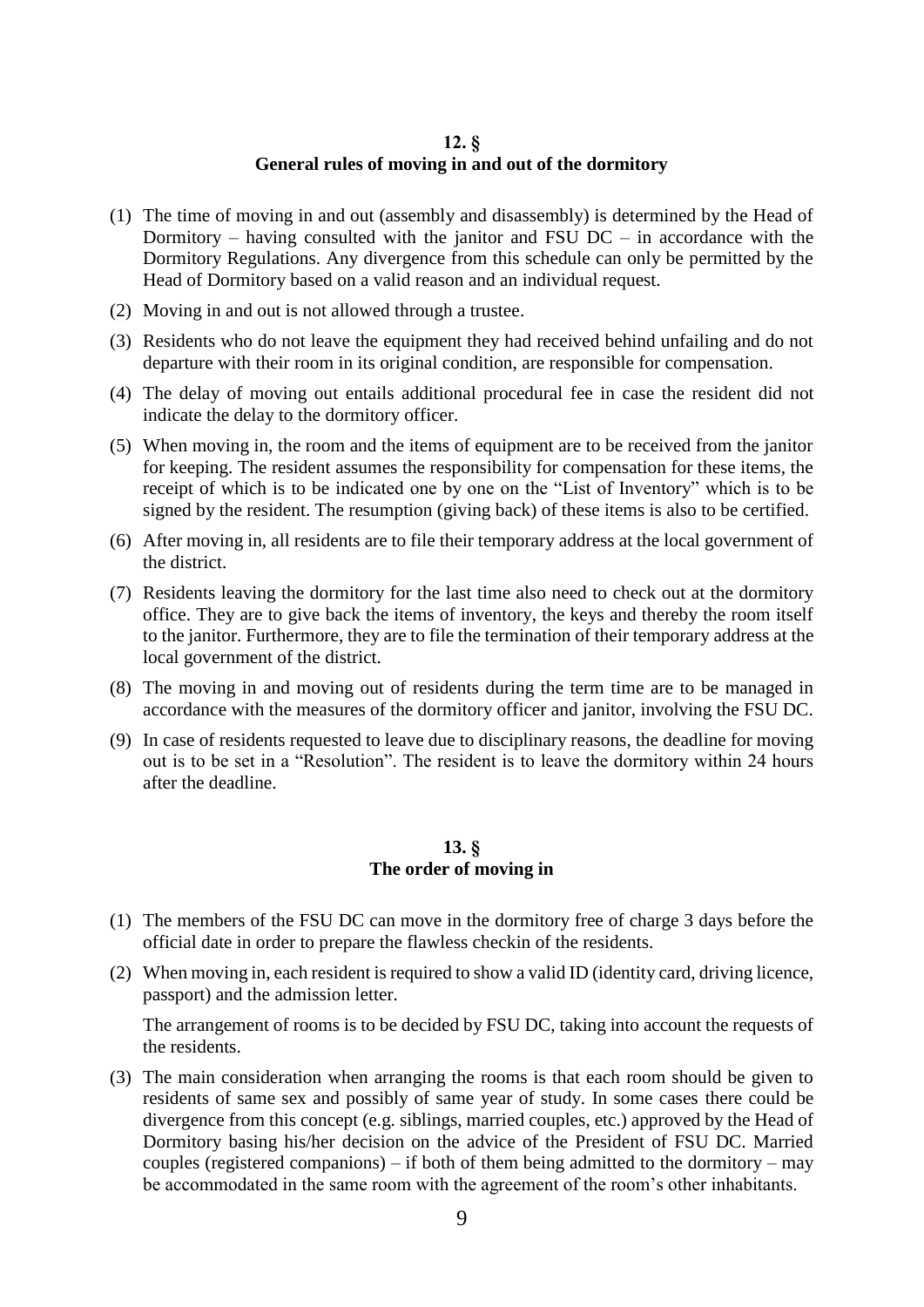- (4) After moving in, all residents are obliged to participate:
	- a) at the dormitory assembly;
	- b) at the health and fire safety lecture;
	- c) in the building's fire alarm exercise.
- (5) The free of charge change of room(s) can be approved by the dormitory officer based on the advice of FSU DC.

# **14. § The order of moving out**

- (1) The members of the FSU DC can stay in the dormitory free of charge 3 days after the official date in order to complete the administrative tasks of the checkout.
- (2) The order of moving out is determined by the dormitory officer and the President of FSU DC in their joint declaration. Moving out may commence after paying the required dormitory fee(s) and the signature of the "Document on Return of Items".
- (3) Moving out may take place at the end of the academic and according to the schedule determined by the dormitory officer. Residents are to required to indicate their day of moving out 3 days in advance at the reception.
- (4) Residents are to move out of BJD:
	- a) within 24 hours after the final day of the exam period;
	- b) within 24 hours according to the disciplinary decision(s);
	- c) within 24 hours after the immediaty termination of the Housing Contract;
	- d) when postponing studies (academic year or semester);
	- e) on the final day of the previously defined period.

# **15. § The rules of entering and leaving BJD**

- (1) The reception at BJD's main entrance is open 24hrs a day. Residents may enter and leave the dormitory free and without restriction in time. However, a time constraint regarding entering and leaving the dormitory may be declared by Head of Dormitory based on the advice of the dormitory officer. This decision is to be explained and to be approved by the University Dormitory Committee.
- (2) Entering into and receiving guests at BJD are supervised and the carrying out BJD's items of equipment is prevented by staff of security service. Accordingly, they inspect and report on: people entering and leaving without dormitory cards;
- (3) The staff of security service is authorized to check the identity of people entering BJD, in order:
	- a) to prevent the carrying out of item that belong to BJD without permission;
	- b) to file the data of residents who receive guests outside of the designated timeframe;
	- c) to file the data of people displaying outrageous behaviour in the aula.

The member of the security service documents and reports the residents' acts of breaking the rules and regulations to the dormitory officer.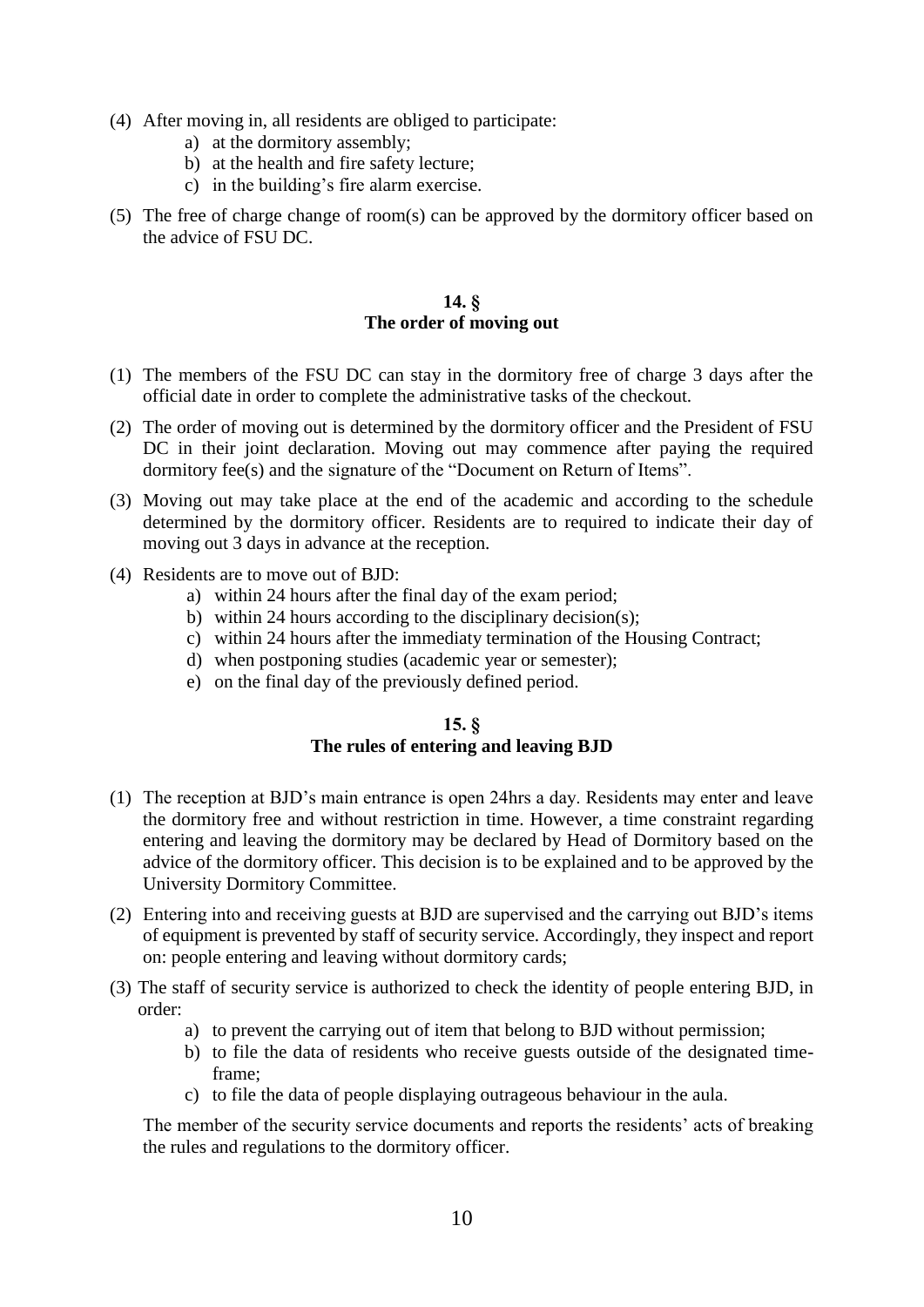# **16. § The order of receiving guests**

- (1) Residents may receive up to 2 guests in their respective rooms each day between 06:00- 01:00 hrs (exception to the limit: visit of close relatives) In case the number of persons staying in the dormitory's building reaches the safety limit defined in the fire safety regulations (evacuation plan), the receptionist may deny the admission of further guests.
- (2) Residents have a moral and compensation responsibility for their guests who are also obliged to follow the House Policy.
- (3) Guests entering BJD are obliged to hand over their documents of personal identification at the reception. Residents receiving guests are obliged to meet their incoming guests at the reception.
- (4) Students who are not residents are also deemed to be guests at BJD.
- (5) Residents may receive guests in their rooms for the night as well. Residents have the right to indicate one person respectively each month who they intend to receive as guest several times. The file of request is to be approved by the room's other inhabitants. After receiving the gusts, the fee of receiving guest will be issued through the Neptun system.
- (6) Residents may receive guests for 9 nights each month at most.

#### **17. § Time schedule and events at BJD**

- (1) The dormitory officer manages the residents' issues in the time-frame (schedule) indicated on the faculty website.
- (2) Each event including at least 12 residents or at least 4 non-residents requires approval. Residents filing the request are obliged to inform the dormitory officer issuing the approval about the exact start – and the exact end – about the location, about the expected number of participants of the event, as well as about the resident(s) responsible for the event. The number of participants approved may be less or more with 5 persons. The appropriate approvals for the event are to be issued two days prior to the event. The dormitory officer is to inform the security service about all approved events, providing the main parameters of each event in writing The security service may prohibit the realization of events not approved.
- (3) During the exam period, Residents shall keep the premises quiet and therefore quit activities which make noise or disturb others. This includes also technical works, which must be scheduled, except in the case of emergency, accident and life-threatening activities, outside of exam period.

# **18. § Provisions on security**

- (1) According to the health and fire safety regulations, it is prohibited:
	- a) to remove the fire extinguishers and to use them without permission;
	- b) to damage or alter any part of the fire alarm system, as well as to set the fire alarm in motion without a good reason;
	- c) to deliberately stay within building during a fire alarm;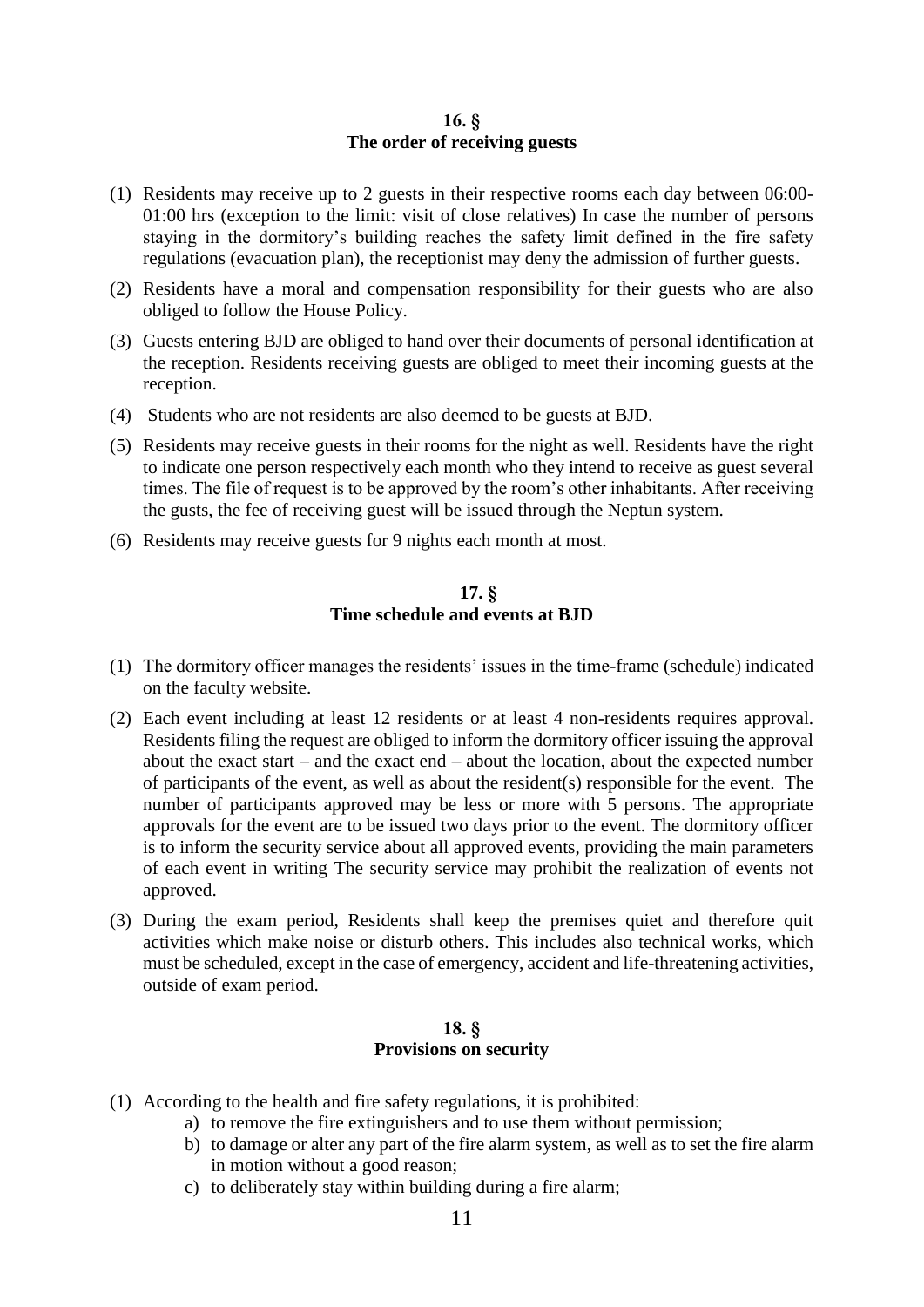- d) to smoke, to store or work with flammable materials on the premises of BJD (with the exception of designated areas);
- e) to store bicycle(s) in the rooms or corridors;
- f) to barricade the room's doors and windows, heating and cooling devices and the escape exits of the parlour;
- g) to perform unprofessional electric work and to use inappropriate electrical sockets;
- h) to leave the electric devices turned on and unattended;
- i) to operate the heating and cooling system during ventilation;
- j) to leave the keys in the lock of the doors opening to corridors for the night.
- (2) When noticing extraordinary alarm (e.g. fire alarm) in the rooms or in common areas, residents are to immediately exit the building in clothes appropriate for the weather and to assembly in the parking lot.
- (3) The elevator cannot be used during alarms.

#### **19. § The order and operation of the Dormitory**

- (1) The scope of the security service's authorization is extended to the following:
	- a) in case of extraordinary events (fire, natural disasters, etc.) acts aimed at protecting lives and possessions;
	- b) removal of people causing damage or scandal from LRH's corridors or parlours;
	- c) identification of non residents;
	- d) ordering people drinking and/or making noise in the community areas after 23:00 hrs;
	- e) restraining people who show acts of vigilantism (bullying);
	- f) helping residents in trouble.
- (2) The security service is not responsible for values and money left in the rooms.
- (3) The security service noticing damage, ostensive littering, the violation of fire safety regulations (smoking) during their inspection tour, are obliged to report these acts to the dormitory officer. The presence of a member of FSU DC during the actions taken by the security service against the resident(s) and during the discovery and judgement of such acts is not obligatory. When approached by the resident(s), the member of the FSU DC may also participate in the procedure and the investigation of the case.
- (4) Minor repairs in the dormitory are constantly carried out without disturbing the residents. During term-time, the larger repairs with no delay are carried out on the permission and order of the Head of Dormitory.
- (5) Residents are to accept the acts of pest control in the building and in the rooms.
- (6) The janitor's responsibilities regarding the maintenance of rooms and common areas include:
	- a) organization and management of repairs and renovations (water, lights, locks) based on the reports of residents;
	- b) organization and management of moving in and out, in co-operation with FSU DC:
	- c) management of tasks related to the rooms' inventory lists;
	- d) organization and management of health and fire safety lectures;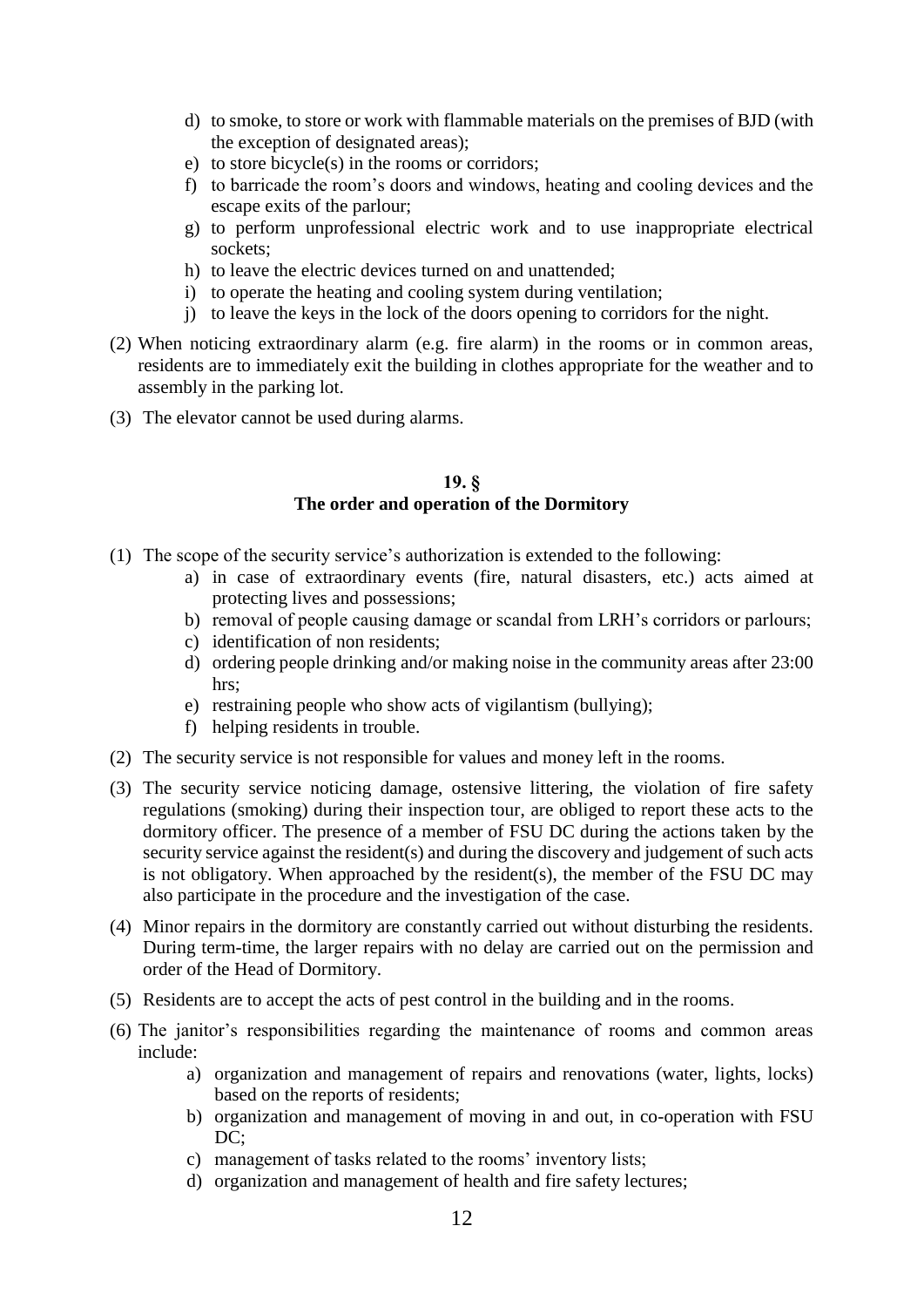- e) fire safety inspection of rooms;
- f) inspecting whether the rooms are lean and in order, in co-operation with FSU DC:
- g) having the electronic devices of the dormitory (fridge, boiler, television, washingmachine) repaired;
- h) having the furniture changed or repaired.
- (7) The receipt of registered or other mail and packages are done in the office of BJD or that of FSU DC.
- (8) Failing to follow the appropriate regulations and deadlines leads to additional procedural fee(s). The additional procedural fees are determined by the dormitory officer in accordance with the attachment of the Regulations on the Students' Financial Obligations and Allowances and with the approval of the President of FSU DC

# **20.§ Final provisions**

- (1) All residents are obliged to acquaint and follow the House Policy.
- (2) The House Policy is available online on the website of the Faculty of International and European Studies, in the dormitory office and in the office of the Students' Union.
- (3) The House Policy takes effect on the day of its announcement.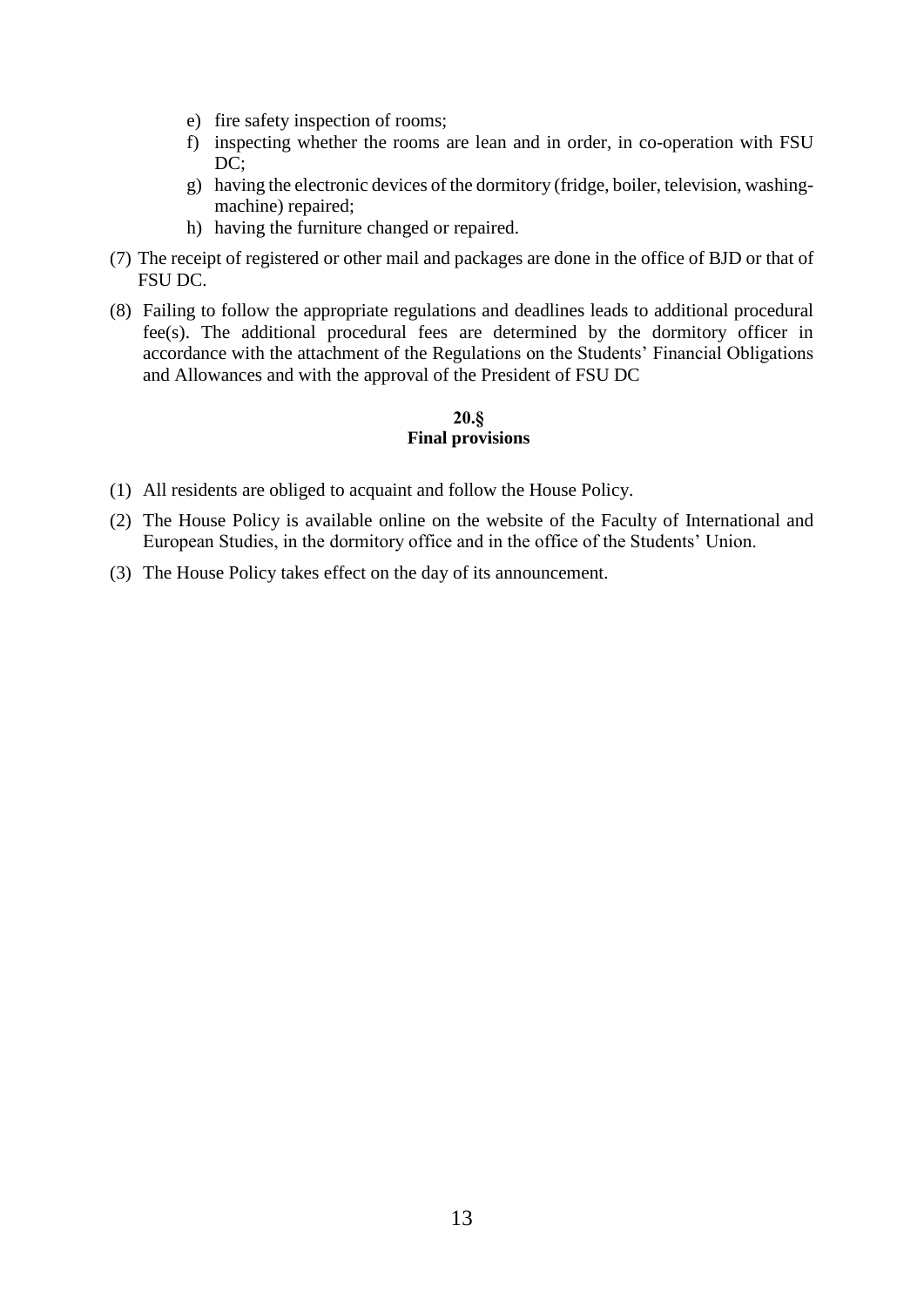# **Appendix 1.**

# **Basic and Additional Services at BJD**

**(**87/2015. (IV. 9. (in accordance with Annex 3 of Govt. Res. No. 87/2015. (IV. 9.))

- (1) Within the framework of basic dormitory services, the educational institute is obliged to provide the following equipments and opportunities to its residents:
- 1. Material and infrastructure

a) a property that is owned, leased or used by a student residence - in case of a dormitory by a higher education institution - for a period of at least five years, serving as student residence or dormitory, and it has a license to operate;

- b) 1 bed, personal desk, chair and wardrobe for each resident;
- c) 1 duvet and pillow for each resident;

d) according to the government decree on national settlement planning and construction requirements (hereinafter referred to as "OTÉK") bathing space and toilet;

e) according to OTÉK guidelines, every student residence or dormitory with at least 100 person capacity shall be equipped with handicap accessible entrance, pathway, elevator and lifting platform and shall have 1 handicap accessible room per 100 persons as well as handicap accessible bathing space and toilet;

f) cooking and food heating equipment: 1 pc of 1000 Watt capacity oven per 25 persons;

- g) heating;
- h) hot water: 80l per day per person;
- h) water: 140l per day per person;

j) washing and ironing possibility; 1 automatic washing machine with 5 kg capacity per 50 persons and 1 ironining stand per person;

k) internet access via cable or wireless connectivity per person;

l) the student residence or dormitory shall provide at least 3 desktop computers (or the number of computers covering at least 5% of the total number of residents) with internet connection and with access to the higher education institute's online library services.

m) minimum 7 sq.m net per person